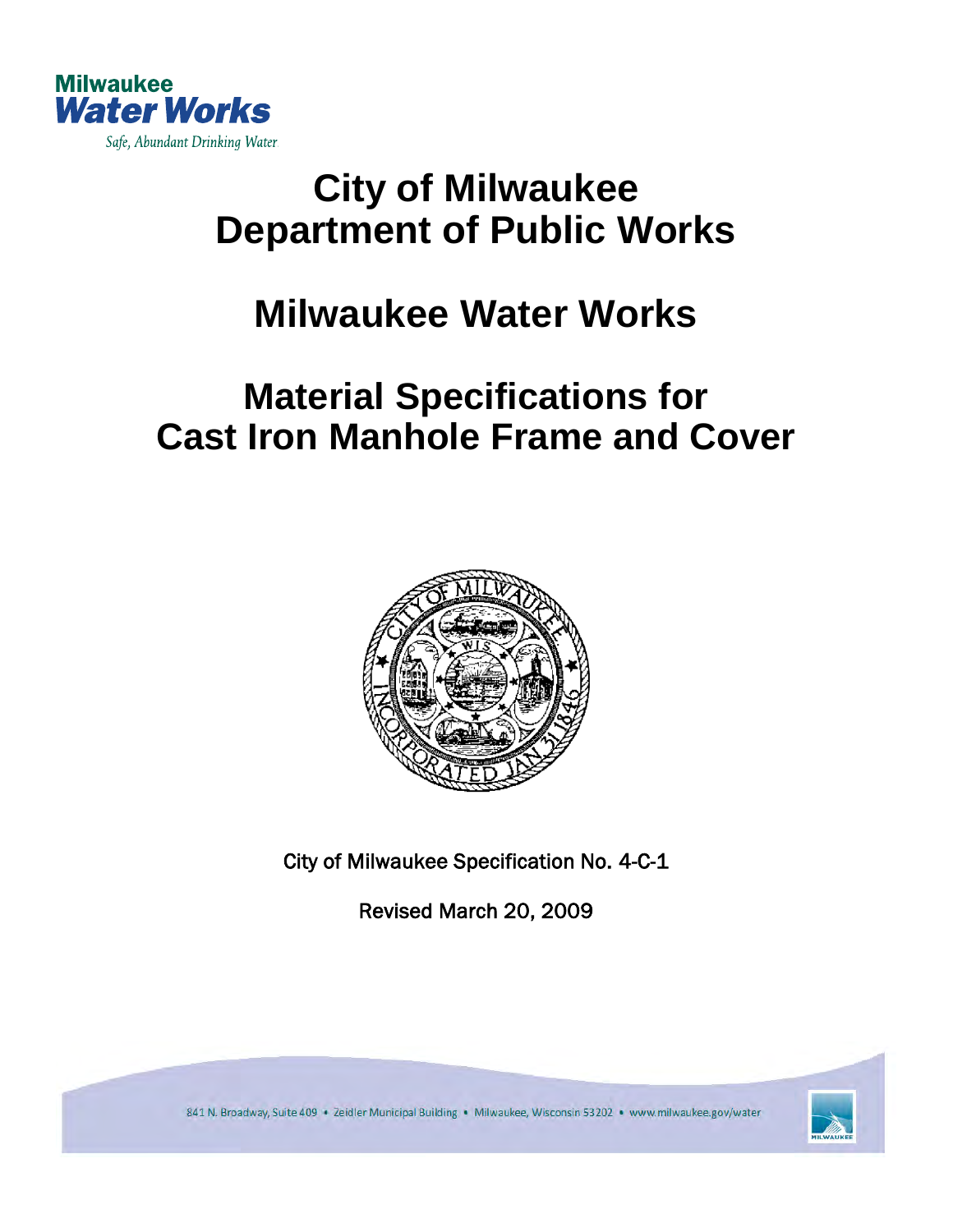**I.** GENERAL REQUIREMENTS: Vendors providing materials shall comply with the latest version of City of Milwaukee Specification No. 70b-D-7, except as modified herein. MATERIALS FURNISHED UNDER THIS SPECIFICATION SHALL BE MANUFACTURED IN THE UNITED STATES.

#### II. TECHNICAL REQUIREMENTS

- A. Description: Manhole frames and covers, specified herein, shall consist of two parts. The frame is a metal ring placed on the manhole to provide access to the inside of a manhole from surface elevation. The frame shall be cast with a ledge to accommodate the manhole cover. The cover is a removable plate which forms a lid for the access opening provided by the manhole and frame.
- B. Material: The manhole frame and cover shall be cast iron in accordance with ASTM-A48 class 30 or approved equal.
- C. Manhole Frame and Cover Design: The manhole frame and cover shall be made from the patterns as furnished by the City of Milwaukee and in substantial accordance with drawings MH-1 and MH-2 provided by the City.
- D. Patterns: Metal patterns will be furnished by the City of Milwaukee. All transportation costs shall be the responsibility of the vendor. The vendor will be required to return all patterns intact in the case, not later than five days after completion of contract. The patterns and case will be inspected on their return to the City of Milwaukee. If found damaged in any way through abuse or improper preparation for shipment, the vendor will be held liable for any and all costs necessary for the complete reconditioning or the replacement of the patterns and case, or any part thereof. Such liability costs shall be deducted from the contract cost of the manhole frame and covers.
- E. Workmanship and Finish: The cast iron manhole frame and cover shall be free from blowholes, porosity, cold shots, shrinkage defects, cracks or other injurious defects and shall have a normal smooth casting finish.
- F. Markings: Markings on the manhole frame and cover shall show the manufacturer's name or mark, the year made, and the letters "M.W.W.". The markings shall be a minimum 1" in height and 1/8" in relief. All markings shall be distinctly cast on the upper surface of the base of the frame and the lower inside surface of the cover.

#### G. Inspection by City:

- a. The Superintendent of Milwaukee Water Works or a duly authorized representative will inspect all materials furnished.
- b. Any materials found not conforming to the specifications will be rejected.
- c. Replacement of materials that failed under warranty shall conform to all the requirements of the applicable specifications.
- d. The City reserves the right to inspect materials at the factory, at which time the manufacturer shall provide, at their own expense, such facilities and assistance as may be necessary in carrying out the required inspection.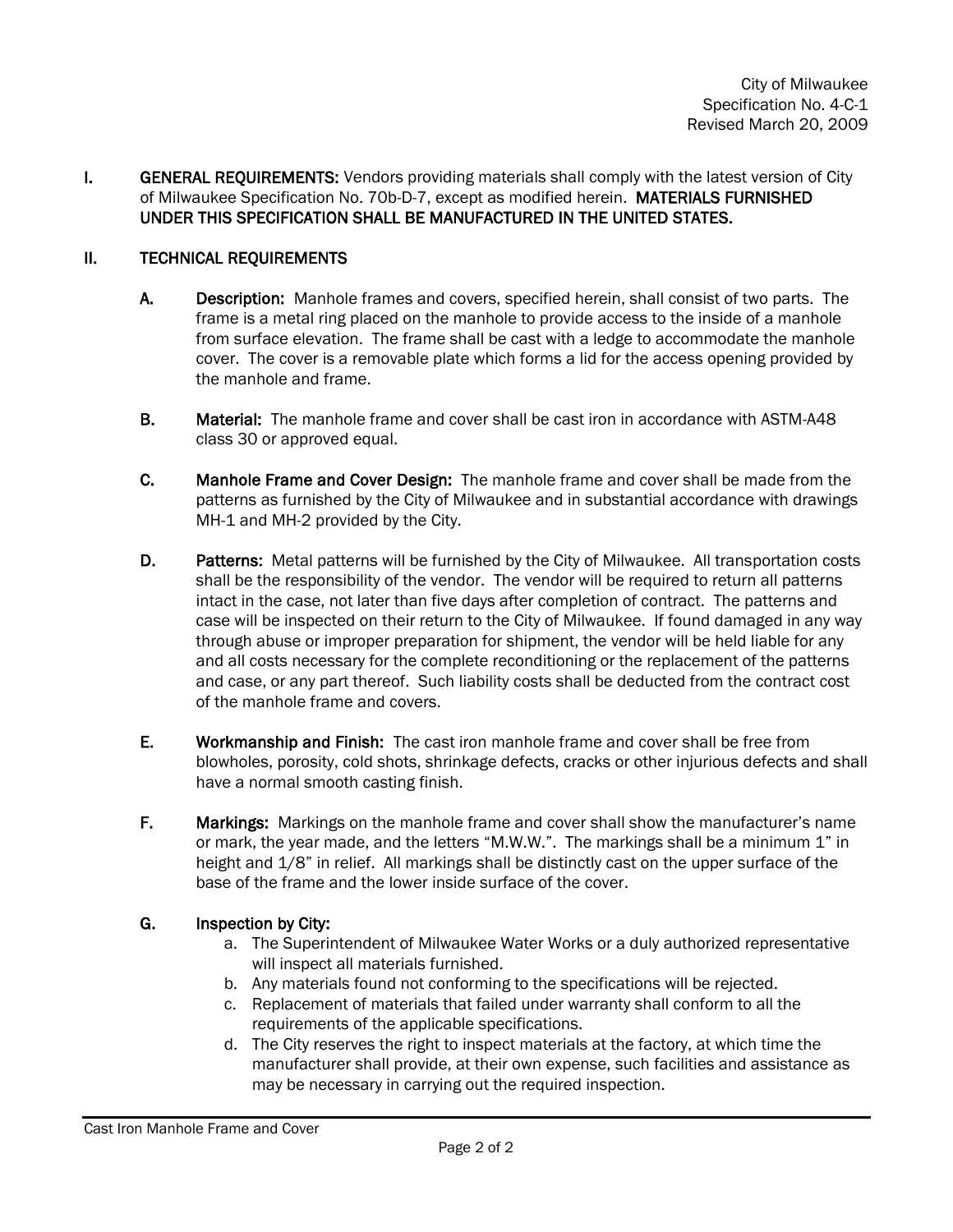